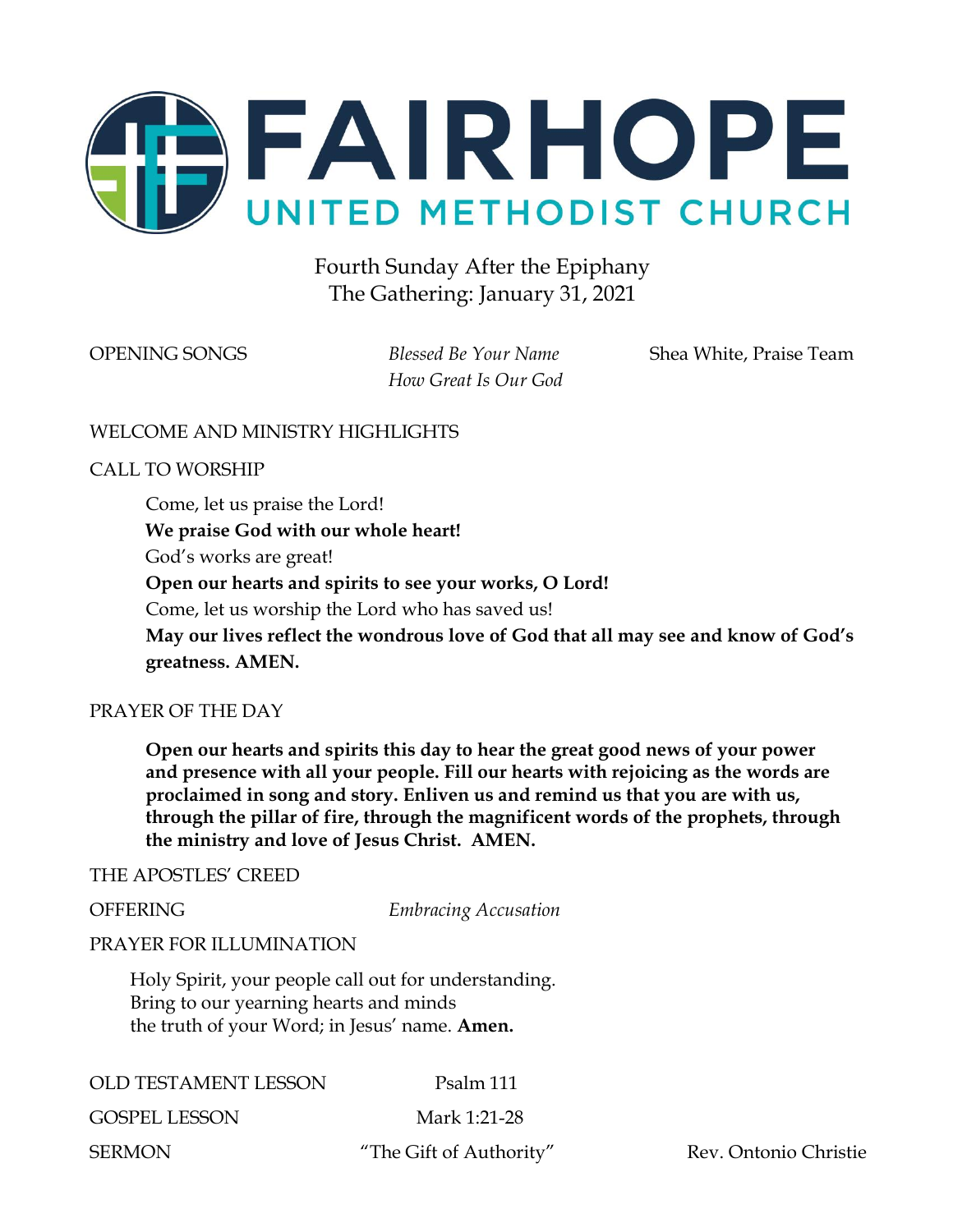#### PRAYERS OF THE PEOPLE

#### THE LORD'S PRAYER

SENDING FORTH

CLOSING SONG *God of Wonders*

Assisting in Worship Today: Rev. Ontonio Christie, Kristin Capstraw Music: Shea White and Praise Band Acolyte: Sims Peters Media and Sound: Robert Hammon, Jamie Waldhour, Amelia Koser

### **Here is a brief summary of our current stewardship:**

Offering Received January 24, 2021 – \$76,189 (Online - \$5,753 ~ Mail/Personal delivery - \$70,436)

*For those of you who would like to bring your offering to the church, we have a mail slot located in the door across from the glass doors in the breezeway entrance of the education building. Thank you so much for your continued support to Fairhope United Methodist Church.* Jeff White, Business Administrator

# *In-Person Worship Reservations (Sanctuary Only) for Sunday, February 7, are open today at 4pm!*

*We are asking those wishing to join us to use the reservation system we have in place to ensure that we keep the attendance to a size that enables a 6 foot physical distance between families. For anyone not able to attend the worship service we will continue to share online through Facebook, YouTube & our website.*

### **WORSHIP TIMES:**

### **8:30am & 11:00am Traditional (Sanctuary)**

**Make your reservations at<https://www.fairhopeumc.org/worshipreservations/>**

### **11:00am** *The Gathering* **(CLC GYM) Reservations No Longer Required for this Service**

**Prayers for the People Medical personnel and first responders**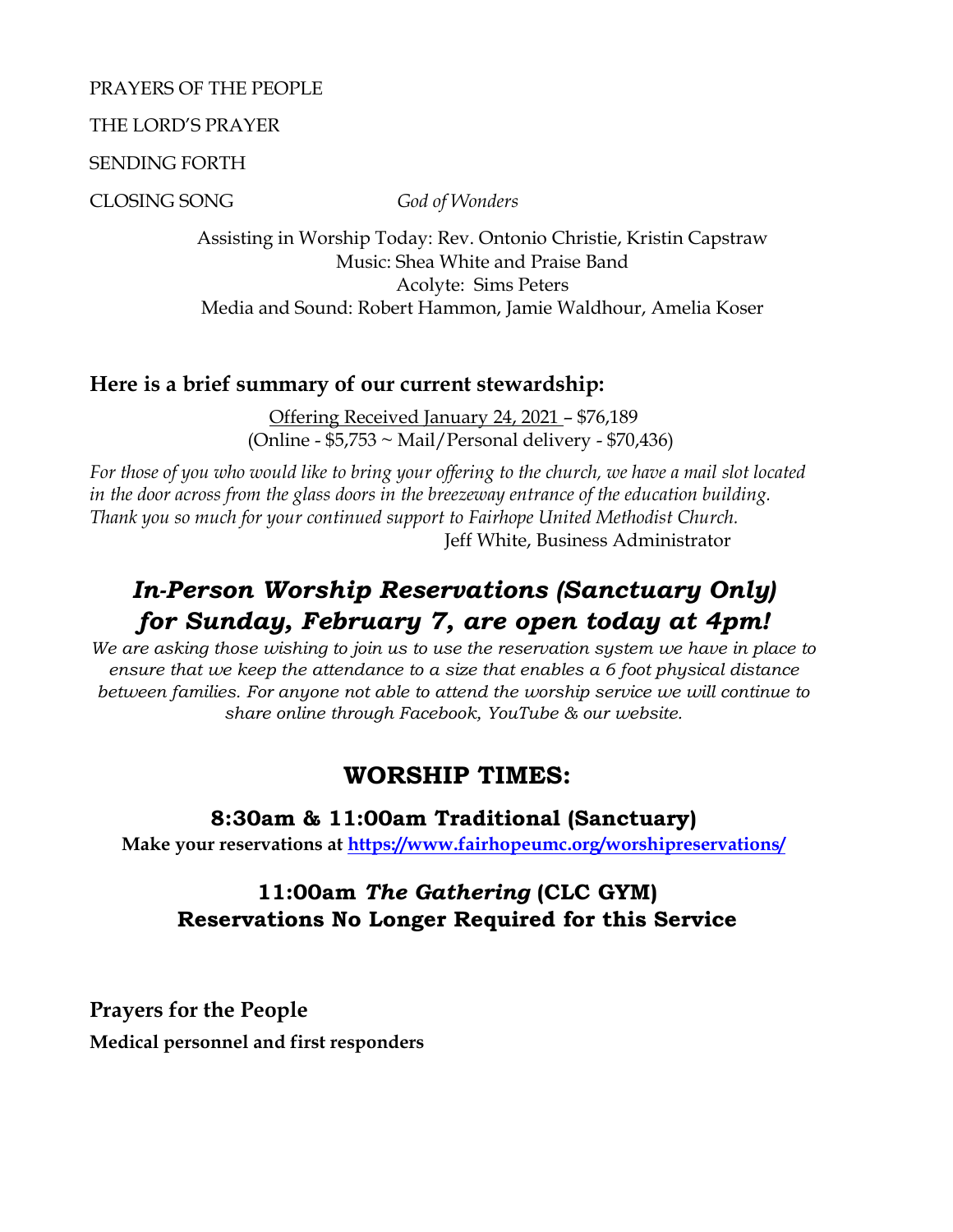

## Fourth Sunday after the Epiphany January 31, 2021

PRELUDE *All Glory Be to God on High* Pachelbel

WELCOME AND MINISTRY HIGHLIGHTS

### CALL TO WORSHIP

Come, let us praise the Lord! **We praise God with our whole heart!** God's works are great! **Open our hearts and spirits to see your works, O Lord!** Come, let us worship the Lord who has saved us! **May our lives reflect the wondrous love of God that all may see and know of God's greatness. AMEN.**

#### PRAYER OF THE DAY

**Open our hearts and spirits this day to hear the great good news of your power and presence with all your people. Fill our hearts with rejoicing as the words are proclaimed in song and story. Enliven us and remind us that you are with us, through the pillar of fire, through the magnificent words of the prophets, through the ministry and love of Jesus Christ. AMEN.**

HYMN Come, Thou Almighty King

Come, thou almighty King, help us thy name to sing, help us to praise! Father all glorious, o'er all victorious, come and reign over us, Ancient of Days!

Come, thou incarnate Word, gird on thy mighty sword, our prayer attend! Come, and thy people bless, and give thy word success; Spirit of holiness, on us descend!

Come, holy Comforter, thy sacred witness bear in this glad hour. Thou who almighty art, now rule in every heart, and ne'er from us depart, Spirit of power!

To thee, great One in Three, eternal praises be, hence, evermore. Thy sovereign majesty may we in glory see, and to eternity love and adore!

### THE APOSTLES' CREED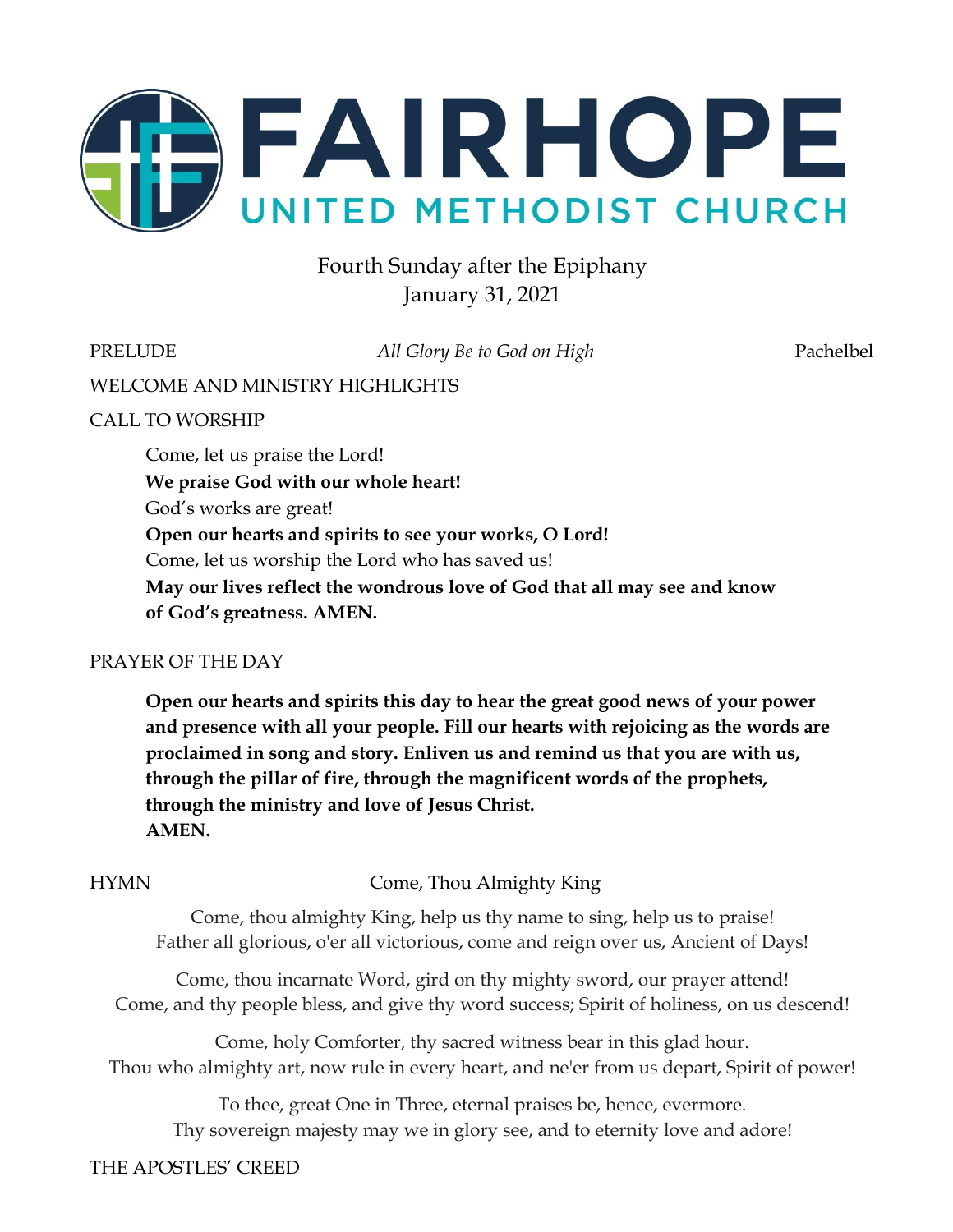#### GLORIA PATRI

OFFERING How Great Thou Art/The Mission Morricone/Schmidt Stephanie Calhoun, cello

DOXOLOGY

#### PRAYER FOR ILLUMINATION

Holy Spirit, your people call out for understanding. Bring to our yearning hearts and minds the truth of your Word; in Jesus' name. **Amen.**

OLD TESTAMENT LESSON Psalm 111

GOSPEL LESSON Mark 1:21-28

SERMON "Who Needs Normal?" Dr. Darren M. McClellan

PRAYERS OF THE PEOPLE

THE LORD'S PRAYER

CLOSING HYMN *Close to Thee*

Thou my everlasting portion, more than friend or life to me, all along my pilgrim journey, Savior, let me walk with thee.

Refrain:

Close to thee, close to thee, close to thee, close to thee, all along my pilgrim journey, Savior, let me walk with thee.

Not for ease or worldly pleasure, nor for fame my prayer shall be; gladly will I toil and suffer, only let me walk with thee. [refrain]

Lead me through the vale of shadows, bear me o'er life's fitful sea; then the gate of life eternal may I enter, Lord, with thee. [refrain]

SENDING FORTH

POSTLUDE *Fugue* Pachelbel

Assisting in Worship Today:

Dr. Darren M. McClellan, Rev. Rev. Laura Parker Music: Tom Hood, Jenna Hood, John Richardson Acolytes: (8:30) Elliot Determann (11:00) Max McClellan Media and Sound: Kaitlyn Hunter, Ann Lyles Tapscott, Peyton Phillips

**FLOWER CALENDAR…**The flower calendar for 2021 is in the hallway across from the main office. If you would like to sign up to place flowers on the altar in the sanctuary, please come by or give us a call (251-928-1148) to check available dates.

**USHERS NEEDED FOR ALL SERVICES.** This is a great way to serve your church and meet new people, contact [jenna.hood@fairhopeumc.org](mailto:jenna.hood@fairhopeumc.org) for more information.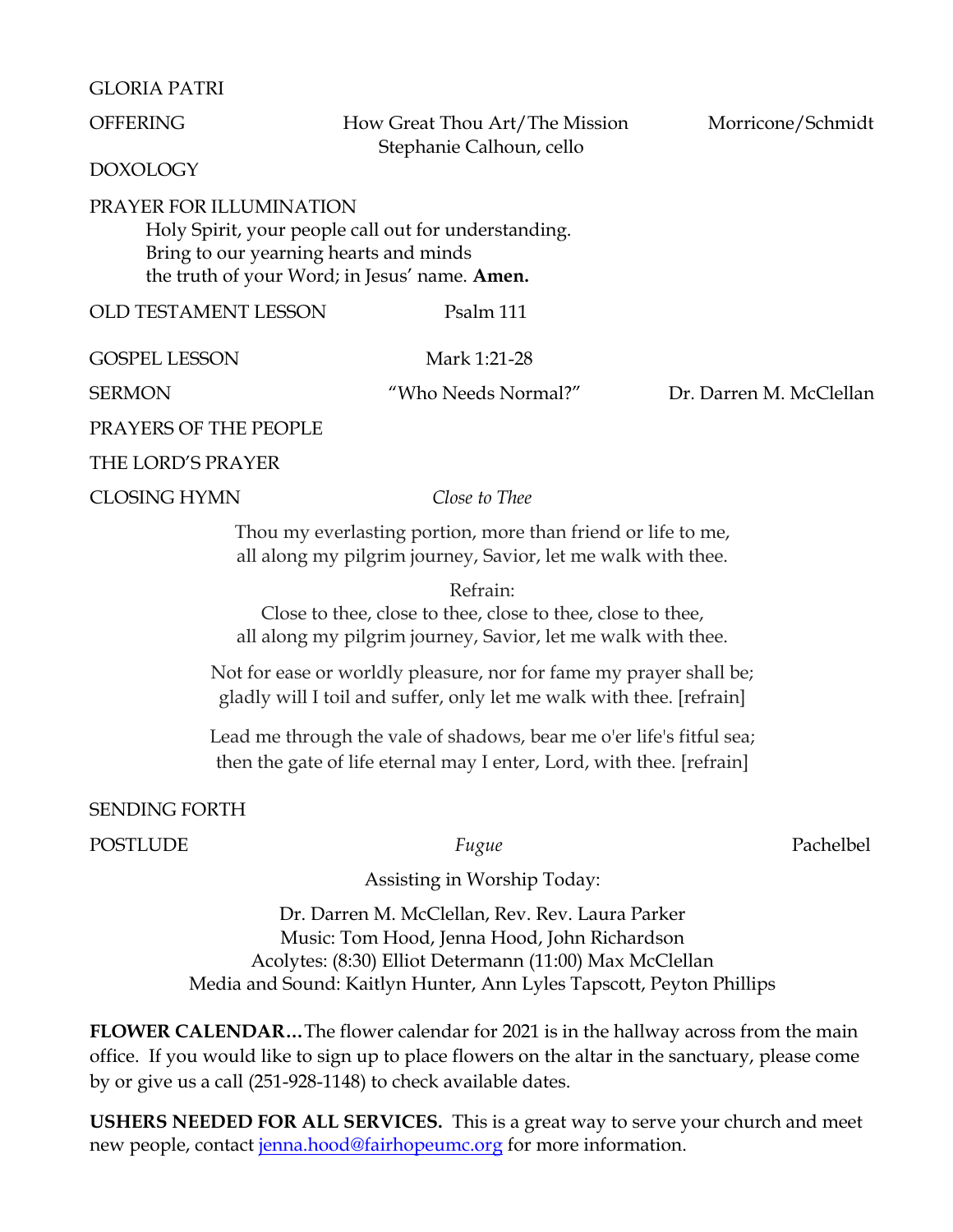

During our recent celebration of Advent, we gathered in worship to light our candles on the wreath and to sing this common refrain:

*I want to walk as a child of the light, I want to follow Jesus.*

This simple declaration served to ground us in our response to the coming of Christ. Speaking for myself, I know that the more I sang these words each week, the more they became real and true! And to think that this is just the first verse of #206 in our United Methodist hymnal. The further we go into Kathleen Thomerson's hymn, the deeper the sense of longing:

*I want to see the brightness of God. I want to look at Jesus.*

*I'm looking for the coming of Christ. I want to be with Jesus.*

Do you feel this way? Do these aspirations still hold true for you?

In our upcoming worship series, *It's Time to Shine,* we will search the Scriptures to reimagine our response to that much anticipated Light. We waited for Jesus; but what do we do now that He is here? As we work to engage this New Year with steadfast faith and unwavering hope, the aim of our messages will be to encourage us all in making the shift from "*want to"* to "WILL DO."

The call is for faith in action:

*Shine in our hearts, Lord Jesus…for when we have run with patience the race, we shall know the joy of Jesus.*

So who's ready for joy? Let's make a run for it! *It's Time to Shine!*

*Darren*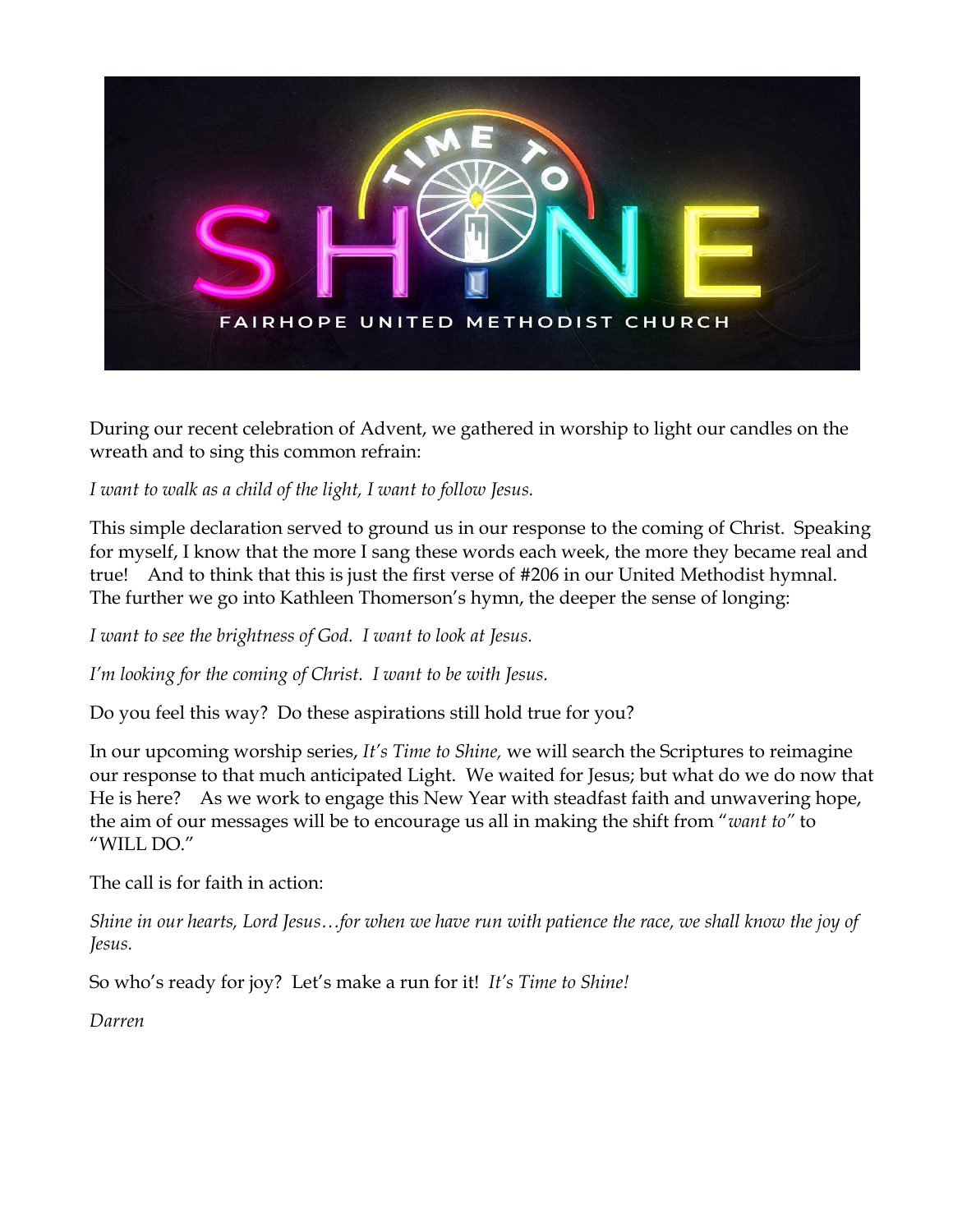#### *Sunday, January 31st: ADULT SUNDAY SCHOOL CLASSES In person classes meet from 9:45-10:40am.*

#### **These classes are meeting in person this Sunday:**

#### **Basics B217**

Young couples parenting young children or newly married. This week, Basics begins a 6-week study titled The Armor of God, by Priscilla Shirer, facilitated by John and Meredith Roach.

#### **Foundations B215**

Parents of children and youth. Foundations continues the study, Faith and Works, diving into the books of Galatians and James, considering what Paul and James said about our salvation. Are we saved by grace through faith alone as Paul wrote to the Galatians or are we required to live a life of good works like James outlines? Are the two books contradictory or complimentary? Facilitated by Kristin Capstraw.

#### **Homecoming Class Wesley Hall**

Adults 50+, teaching rotation with primary emphasis on Bible study. In-Person resumes this week with option to connect by Zoom. Contact Brenda Robinson for more information: [bgodbold@hiwaay.net](mailto:bgodbold@hiwaay.net) Join Zoom Meeting Time: 9:45 AM <https://us02web.zoom.us/j/88280028742?pwd=ZTE1MVBKMnFrZW1MZ2tseXlxUUY2UT09>

#### **Pathfinders B210**

Multi-generational class with in-depth Bible study. Facilitated by Linda Smith. Studying the book of Jonah.

#### **These classes are meeting by Zoom only at this time:**

#### **Peace and Grace**

Adults of varying ages and stages will find open, honest, thoughtful conversation in a place of radical hospitality. Join Zoom Meeting Time: 9:30 AM <https://us02web.zoom.us/j/9092162907>

#### **Koinonia**

Adults of varying ages, facilitated by Tony Caminiti; in depth Bible study and other topical studies. Lesson: "The Beatitudes of Jesus" Matthew 5:1-12 Join Zoom Meeting Time: 9:30 AM <https://us02web.zoom.us/j/87496216015?pwd=NUNtL2gzbW5yanhTMUFvL0J2ZDdKUT09>

#### **Friends in Faith**

Retired adults, individuals and couples. Scheduled teachers for upcoming weeks: Ed Colvin, Joe McGilberry and Carol Willis. Join Zoom Meeting Time: 10:00 AM <https://us02web.zoom.us/j/86771534402?pwd=d2VJVXVpb3cwZzc0Ti9YRjNaK2lzUT09> Meeting ID: 867 7153 4402 Passcode: 585355

#### **Living Word**

Ages span several decades and singles and couples faithfully participate. In-depth Bible study facilitated by Doug Garner. Lesson this week from Romans. Join Zoom Meeting <https://us02web.zoom.us/j/88171481169?pwd=WkE3QllFeVdxbFQ2akpXSkZFK1hWUT09> Meeting ID: 881 7148 1169 Passcode: 575645

\*\*Other classes are also meeting by Zoom, but only these provided links by deadline for publication.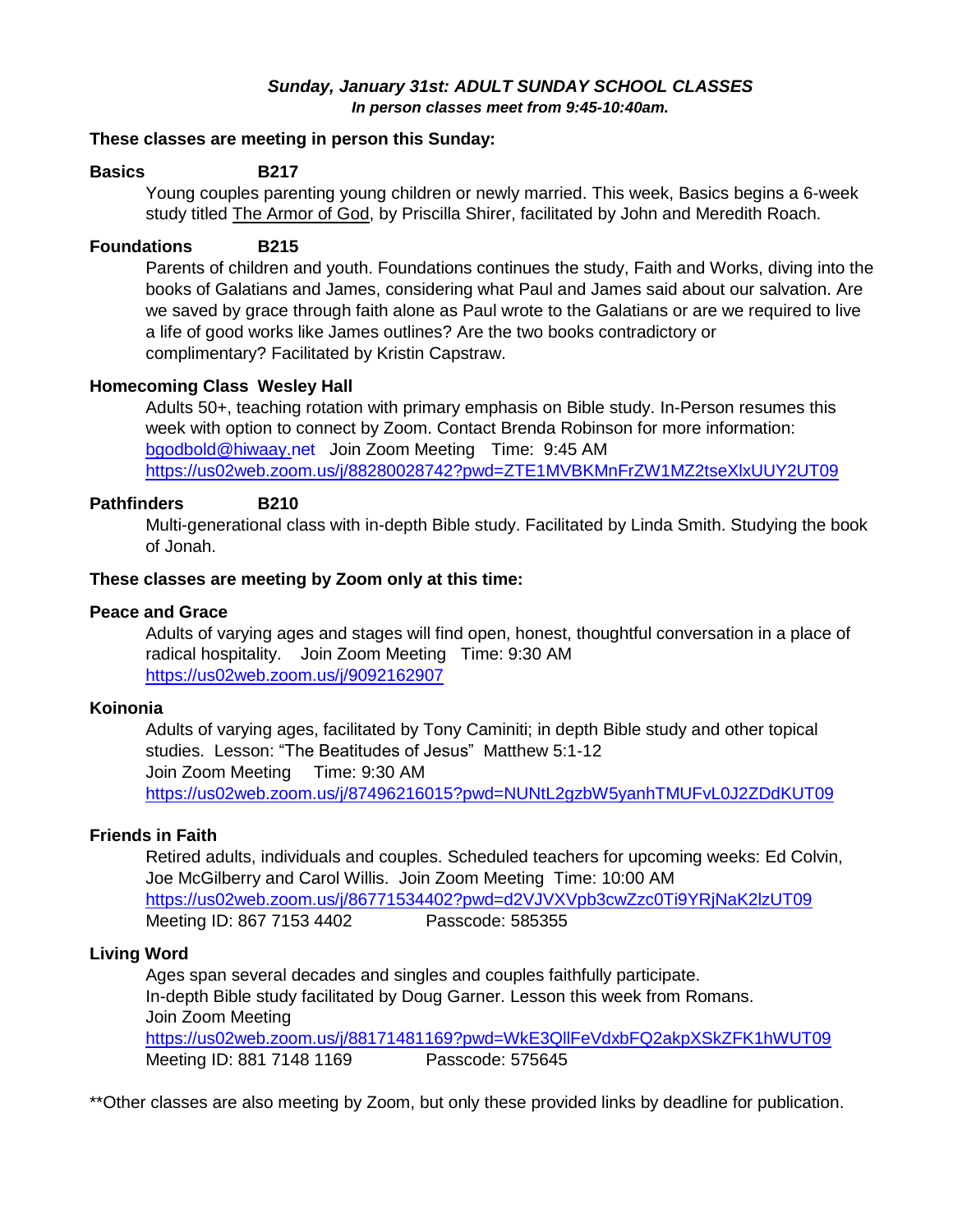

### **A note from Rev. Laura:**

Please join me for devotionals every Monday morning at 9:30 until we return to more normal gathering routines in the life of our church. This time together will only last about 15-20 minutes and will provide an opportunity to see familiar faces and pray together as we begin our week!

*After a couple of weeks off, we resume at 9:30am THIS Monday, February 1st!* Join us by Zoom at this link: <https://zoom.us/j/98533273696>

# **Caring Ministries…**

### **Spreading God's love is what we are called to do…**

A team created beautiful flower arrangements to brighten the day for staff at Thomas Hospital. Flowers were donated from a service held at our church. Thank you to the donors and volunteers who made the beautiful bouquets.





### **Connecting to one Another….**

There is an opportunity to be a telephone caller and connect with our membership. Calls would be made each month to check in on our church family. This allows you to serve from home and be a vital part of helping us keep in touch. For more info, contact Dr. Ann Pearson by calling 251-928-1148.

### **Need Support with Zoom meetings…..**

Contact the church office, 251-928-1148 and we will be glad to help you navigate the challenges you may be having with Zoom meetings and logging on to FUMC website for worship services.

**Caregiver's Support Group** will be meeting by Zoom on Tuesday, February 2, 9:30am. Contact Dr. Ann Pearson for your invite.

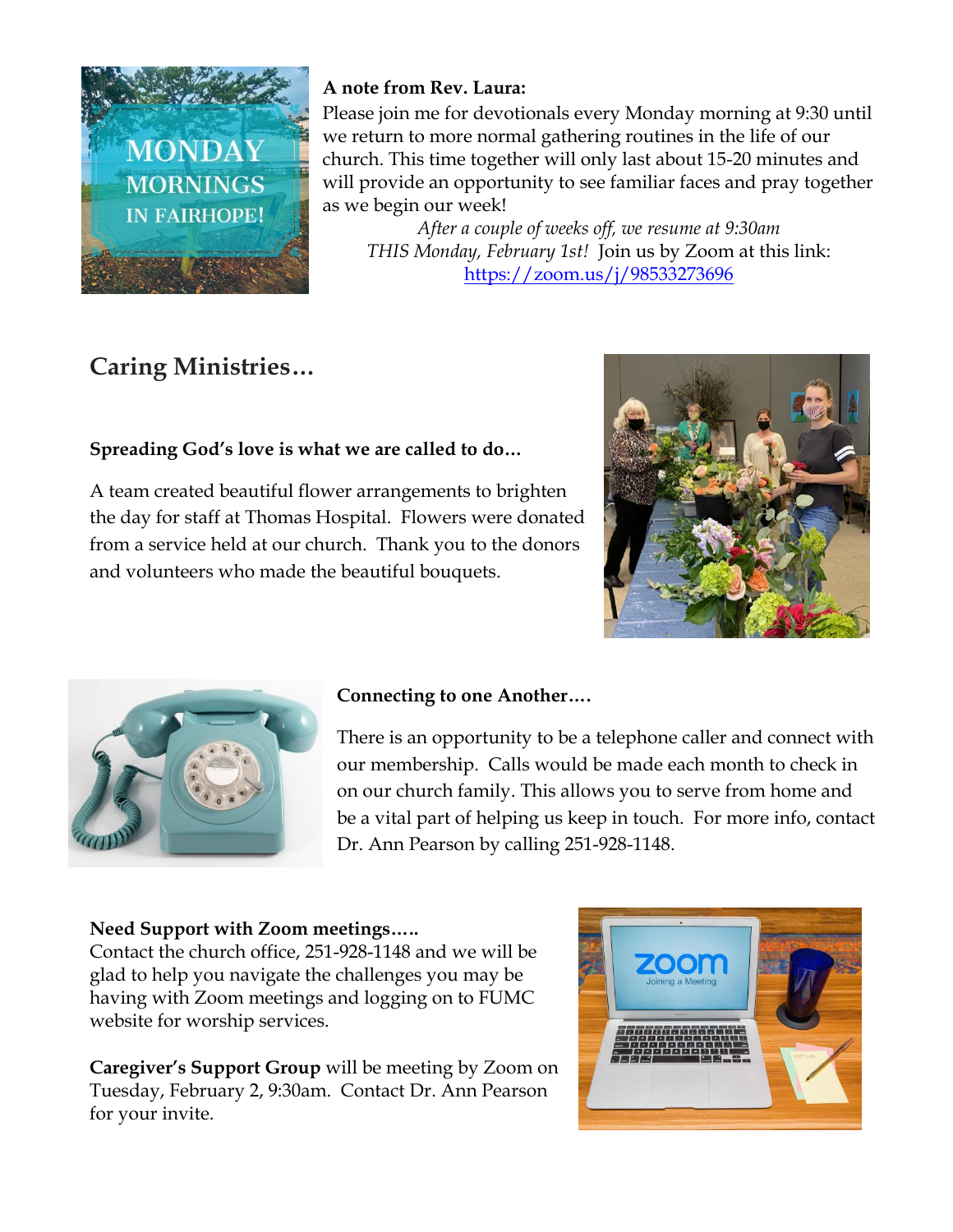

Our Stephen Ministers are ready to care and walk with you as you face challenges in life. If you have questions, please call the church office to speak with Dr. Ann Pearson, Stephen Leader. The number is 251-928-1148.

# **Children's Ministries…**

### **SUNDAYS FOR CHILDREN …**

All children 3 years old-6th grade are invited to **Sunday School** from 9:45-10:40am (3 year old birthday must be before  $9/1/20$ ). Masks will be worn by teachers and students in our K-6<sup>th</sup> grade classes. Need to find a classroom? Go to [www.fairhopeumc.org](http://www.fairhopeumc.org/) under children's ministries or see a greeter on Sunday mornings.

Children ages 3 months-PreK4 can stay in the **Nursery** during our 3 worship services and Sunday School.

Children's Church is not available at this time. Children are seated with their families for the whole service. Take-home **Worship Bags** are available for preschool-2nd grade. Activity bulletins are available for children 3rd-6th grade.

### **FACEBOOK GROUP …**

If you haven't done so yet, please join our Fairhope UMC Children's Ministries Facebook group!

### **SWIFT …**

Our ministry for 5th & 6th graders meets on Wednesdays from 6:30-7:45 in Wesley Hall (Ed Bldg). This afternoon, SWIFT is doing a service project – picking satsumas at B&B Pecans to give to Prodisee Pantry for distribution. To participate, arrive at B&B Pecans at 3:30 (16151 S Greeno Road). Pick up is at 4:45.

### **PIER34 …**

Our 3rd & 4th graders are currently doing a 5-week book study on how to make good choices. We meet Sundays from 4-5:15 in Wesley Hall (Ed Bldg). It's not too late to join!

### **PIER …**

Our K – 2nd graders are currently not meeting outside of Sunday School. If you have children in this group be on the lookout for a separate email regarding your preference for day/time for Pier to begin meeting again!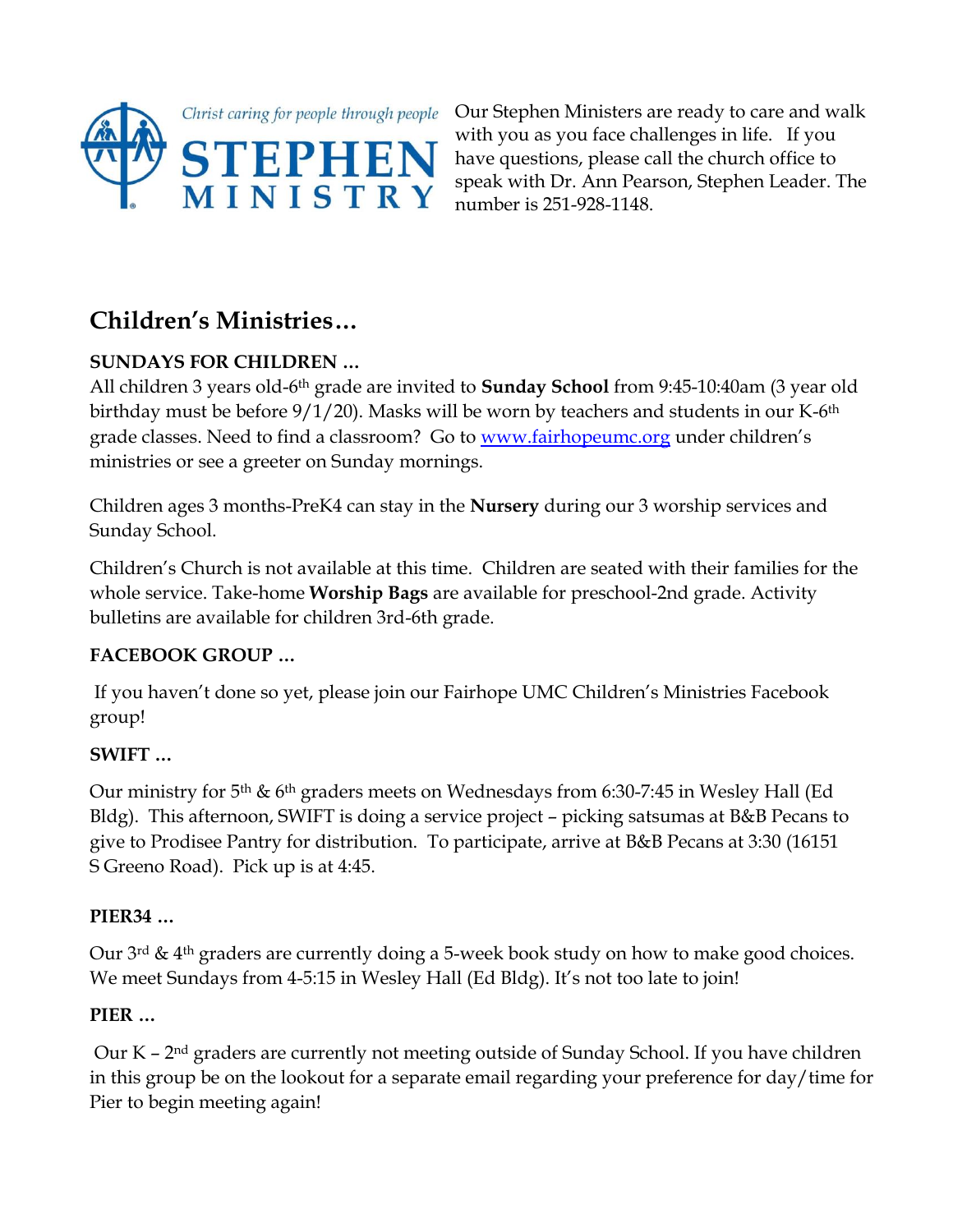## **Student Ministries…**

### **SUNDAY NIGHT YOUTH**

### **7-12th graders// 6:00-7:45 pm// January 31 & Feb 7 (CLC)**

We welcome all of our students back to our Sunday Night Youth program this weekend! We are excited to kick off our new series, "VIBES!" Parents check your email for updates on Parent Cue ideas for conversation starters at home!

## **JR & SR GIRLS BIBLE STUDY**

### **Tuesday's @ 7:30 pm (Returns Feb 2)// FUMC Campus**

Our junior and senior girls are invited to join us for Tuesday night in-person Bible studying Women In the Bible. that will restart on Tuesday, February 2. If you are interested, please [email rachael.waldhour@fairhopeumc.org](mailto:rachael.waldhour@fairhopeumc.org) for more details.

### **COMMUNITY GROUPS**

# **Wednesdays (Weekly Meetings) @ 6:30-7:30 pm//CLC**

I am so thankful for the leadership of our Youth Ministry Action Team and small group leaders! They consistently step up to ensure our students have a role model in their faith journey week after week in C-Groups. This past week they have helped our group tremendously while my family has been in quarantine for COVID. I cannot say enough about the adults behind the small groups for Student Ministry at Fairhope UMC. We are blessed beyond measure by their love, commitment and consistency for the journey. For additional information regarding this program, check your student ministry GROUPME account. The next 2 weeks we will remain with our outdoor group meetings around the fire pits! Bring a lawn chair and join the crew!

### **ARE YOU NEW TO STUDENT MINISTRY?**

All rising 7th grade (student & parent) and new church families with 7th-12th graders are encouraged to connect with us through social media, text messaging reminders, GROUPME for every grade and through our email reminders!

### **Want to get plugged in???**

Follow SALTSTUDENTS: Instagram: @fairhopeumc.youth Facebook: @fhsaltstudents Text Message Reminders: Text the word "Saltstudents" to the number "43506" Send a quick note to [michael.spicer@fairhopeumc.org](mailto:michael.spicer@fairhopeumc.org) to be added to our email list or to Groupme for C-Group reminders!